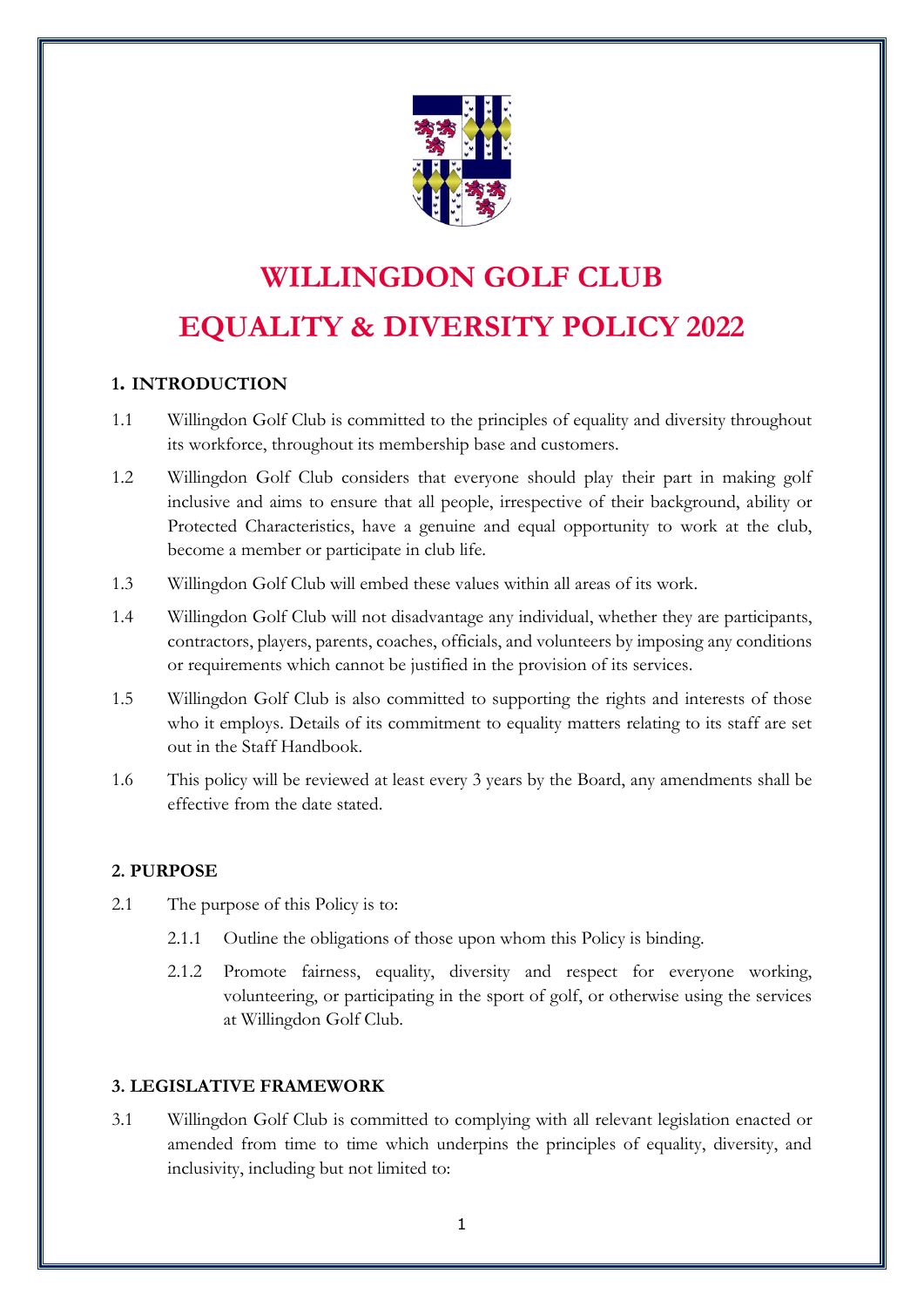- The Equality Act 2010.
- The Protection from Harassment Act 1997.
- The Employment Act 2002.
- The Part Time Workers (Prevention of Less Favourable Treatment) Regulations 2000.
- The Fixed Term Employees (Prevention of Less Favourable Treatment) Regulations 20002; and
- The Human Rights Act 1998.

# **4. SCOPE**

This Policy shall apply to, and be binding upon Willingdon Golf Club, its board of directors, staff, volunteers, contractors, squad players, agents, and representatives working or acting for or on behalf of Willingdon Golf Club.

# **5. POLICY IMPLEMENTATION**

- 5.1 Willingdon Golf Club will:
- 5.1.2 Encourage the involvement of all people regardless of background, ability, or any Protected Characteristic, in golf.
- 5.1.3 Ensure that all competitions, events and activities administered by Willingdon Golf Club are carried out in a fair and equitable way (except where specific situations and conditions prevent this, and except where Positive Action is necessary).
- 5.1.4 Monitor and review all Willingdon Golf Club policies and procedures to ensure that they comply with the requirements of this Policy.
- 5.1.5 Monitor the diversity of its members, participants, players and volunteers to better understand the diversity that currently exists within Willingdon Golf Club. All such monitoring of personal data shall be undertaken in compliance with England Golf's Data Protection Policy and the Data Protection Act 2018.
- 5.1.6 Provide appropriate training and support to all staff, contractors, officials and volunteers to raise awareness of both the collective and individual responsibilities imposed by this Policy and the Key Concepts outlined in Paragraph 6 of this Policy.
- 5.1.7 Publish this Policy on its website.

# **6. KEY CONCEPTS**

- 6.1 Direct and indirect discrimination is outlined in **Appendix One**.
- 6.2 Harassment is outlined in **Appendix Two**.
- 6.3 Victimisation is outlined in **Appendix Three**.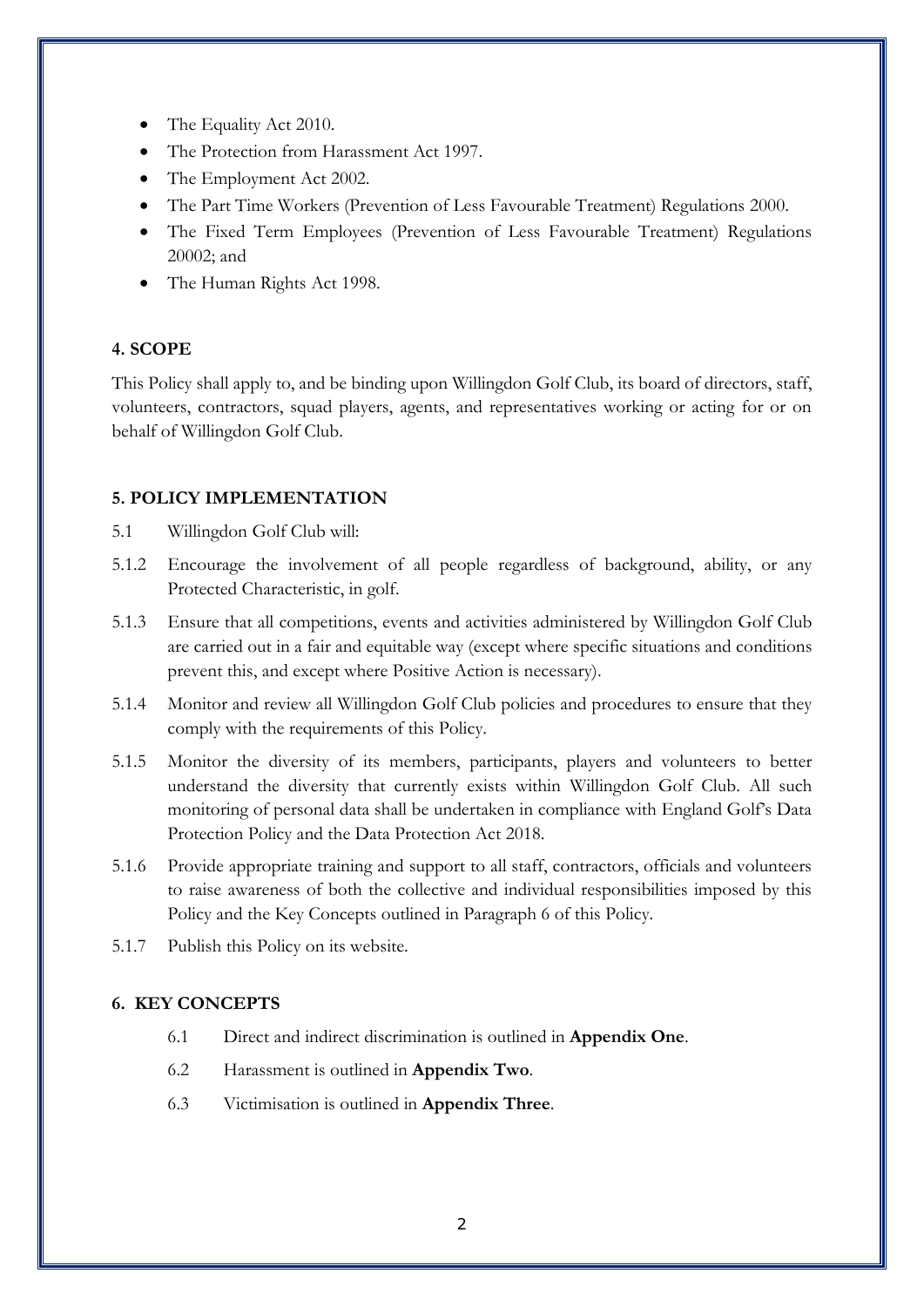# **7. BREACHES**

- 7.1 Willingdon Golf Club takes seriously all claims of inappropriate behaviour, bullying, harassment, victimisation and/or discrimination, whether direct or indirect, by a contractor, player, parent, coach, official or volunteer who works for, on behalf of, or represents Willingdon Golf Club.
- 7.2 Alleged breaches of this Policy shall be dealt with using the Club's complaints, disciplinary or staff grievance procedure as appropriate.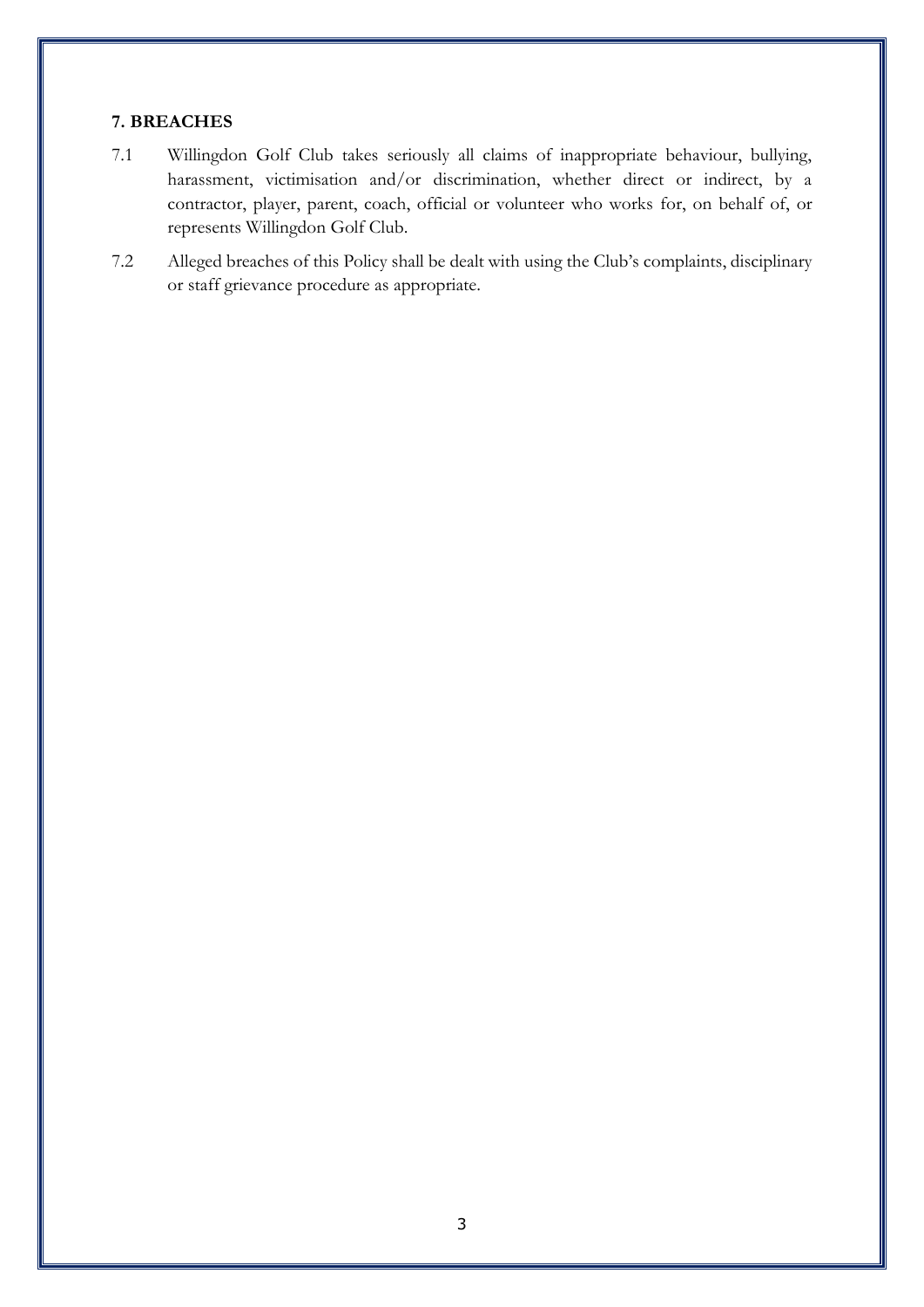#### **APPENDIX ONE**

#### **The Equality Act 2010 and Discrimination**

Every individual and organisation to whom this Policy applies must not act in a way which is directly or indirectly discriminatory and must make reasonable adjustments to avoid discriminating against anyone with a Protected Characteristic. Failure to do so will be considered a breach of this Policy, and may be a breach of the Equality Act 2010,

The Equality Act 2010 makes it unlawful to discriminate directly or indirectly against individuals or groups with certain "Protected Characteristics". The "Protected Characteristics" are listed in section 4 of the Act:

- Age
- Disability
- Gender Reassignment
- Marriage and Civil Partnership
- Pregnancy and Maternity
- Race
- Religion or Belief
- Sex
- Sexual Orientation.

#### **Direct Discrimination**

Direct Discrimination is defined at section 13(1) of the Equality Act 2010: **"A person (A) discriminates against another (B) if, because of a protected characteristic, A treats B less favourably than A treats or would treat others."**

For example, if an action or decision is taken by a club which treats females less favourably than males, this would be considered direct discrimination on the grounds of sex, which is a protected characteristic.

#### **Indirect Discrimination**

Indirect Discrimination is defined at section 19(1) of the Equality Act 2010: **"A person (A) discriminates against another (B) if A applies to B a provision, criterion or practice which is discriminatory in relation to a relevant protected characteristic of B's."**

Indirect discrimination occurs where less favourable treatment is not necessarily the main effect or objective of an action or decision.

Since the nature of indirect discrimination is that the discriminatory effect an unexpected or unforeseen effect of a good faith decision, complaints of indirect discrimination should therefore be considered carefully and objectively, and not dismissed out of hand purely because the effect was not an expected or intentional one.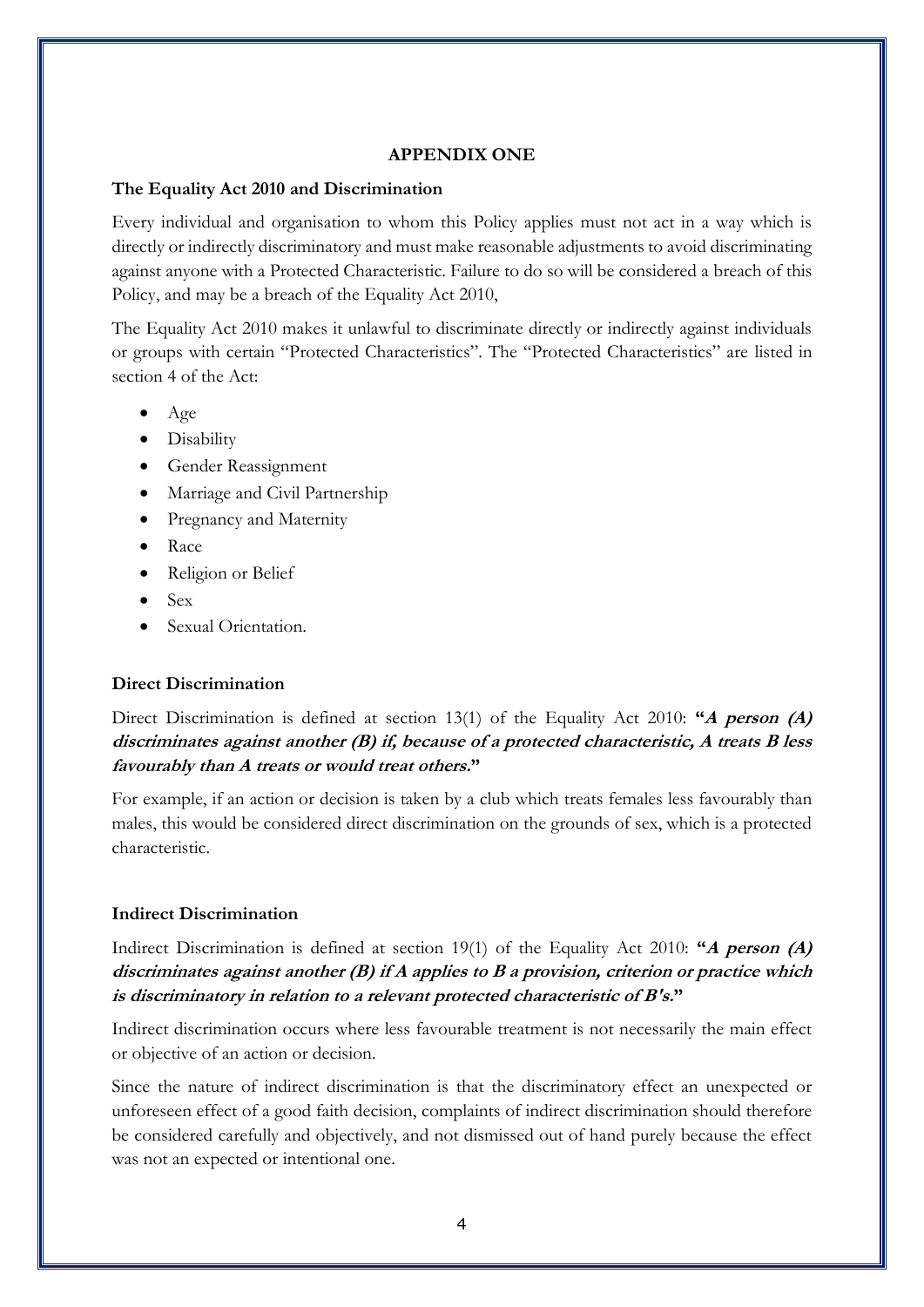If, for example, a golf club introduces a rule that club competitions can only be played on Saturdays, this rule would prevent members with certain religious beliefs from taking part in the competition. Although it may not have been the intention of the golf club, the effect of the rule is the less favourable treatment of members on the grounds of religion or belief, which is a protected characteristic. This is indirect discrimination.

#### **Actions and Intentions**

An action or decision will still be considered discriminatory even if the less favourable treatment is unintentional. It may not always be obvious to the perpetrator that their actions are discriminatory. Indirect discrimination is often unintentional, but it is not a defence to an allegation of discrimination to say that the perpetrator did not mean to discriminate against a person or group. Discrimination can arise out of actions and decisions but can also arise out of omissions and failure to take actions or decisions.

#### **Reasonable Adjustments**

Everybody to whom this Policy applies is under a duty to make reasonable adjustments to avoid discriminating against any individual or group with a Protected Characteristic.

The duty is to make *reasonable* adjustments. It is reasonable for adjustments to cost time, money, or other resources. However, an adjustment may not be reasonable if the cost is disproportionately high or making the adjustment would be unfeasible.

## **Positive Action**

It can be lawful to make decisions that discriminate on the basis of a Protected Characteristic in very limited and exceptional circumstances, if the discrimination is a 'Positive Action' taken in order to address an underrepresented group or Protected Characteristic. Positive Actions must be reasonable, justifiable, and clearly linked to a legitimate aim.

#### **Examples**

In a golfing context, some examples of unlawful discrimination might include:

- Not allowing the use of golf buggies, as this increases the cost of maintaining the course
- Restricting the number of tee times available to women during peak hours at a golf course
- Not allowing competitions to be played on alternate days to accommodate for certain religious beliefs.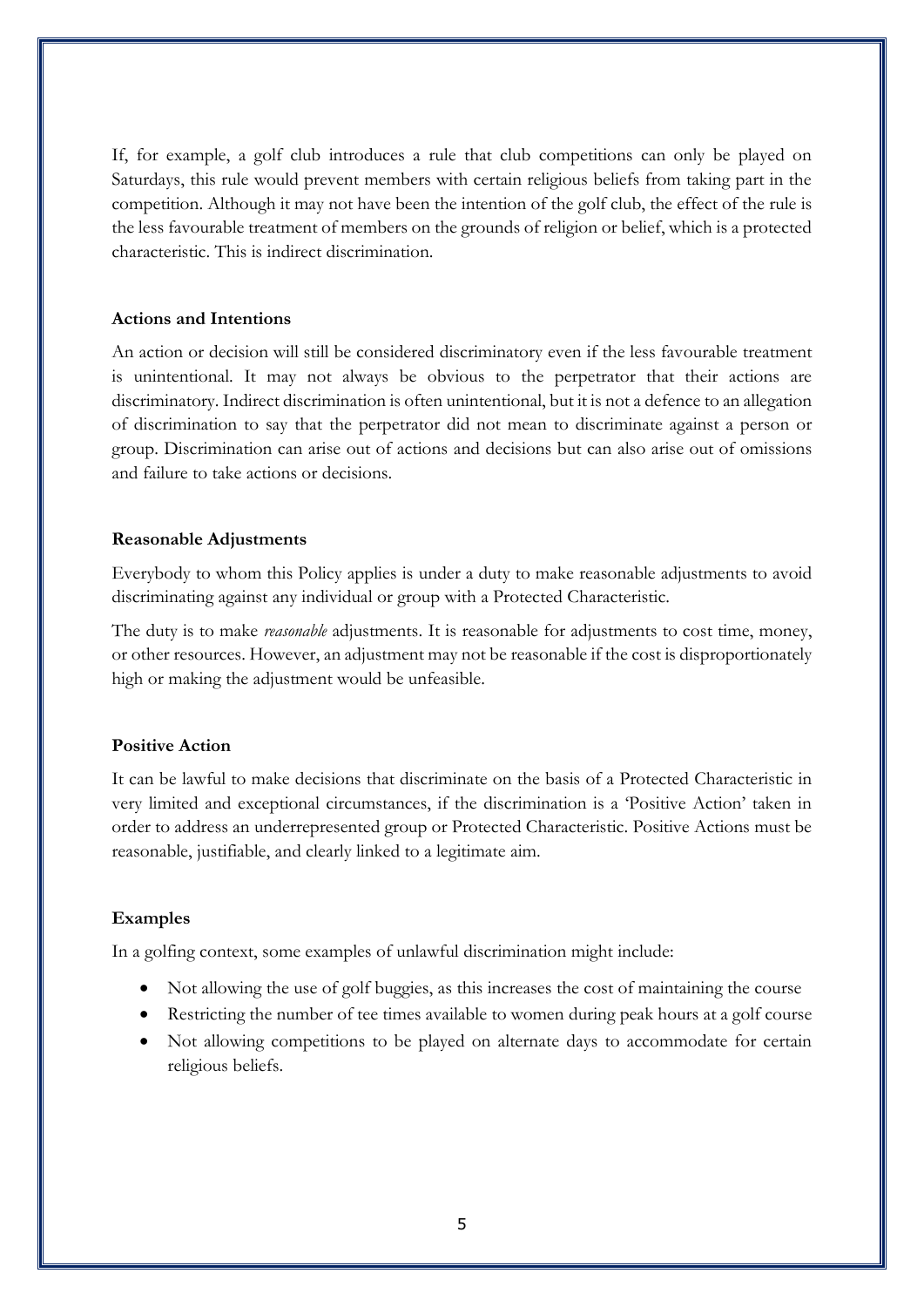## **APPENDIX TWO**

## **Harassment**

Harassment is defined in section 26(1) of the Equality Act 2010. Harassment occurs where a person engages in unwanted conduct related to a Protected Characteristic (outlined in the Equality Act 2010), which has the purpose of either:

- Violating the other person's dignity; or
- Creates an intimidating, hostile, degrading, humiliating or offensive environment for the other person.

In determining whether conduct amounts to harassment, regard is had to:

- The perception of the victim
- Whether it is reasonable for the conduct to have the perceived effect; and
- The Wider circumstances of the matter.

# **Sexual Harassment**

Sexual harassment occurs where a person engages in unwanted conduct of a sexual nature, and the conduct has the purpose or effects outlined above.

# **One Off Incidents**

A single, isolated, or one-off incident can still amount to harassment. The key consideration is the purpose or effect of the conduct.

# **Protection from Harassment Act 1997**

Harassment can still occur even if it not based on a Protected Characteristic. The Protection from Harassment Act 1997 made it a civil, and sometimes a criminal, offence to carry out a course of conduct that amounts to harassment.

# **Examples**

In a golfing context, some examples of unlawful harassment might include:

- Employees making unwanted or inappropriate contact with colleagues at a golf club or facility
- Targeting disabled golfers using buggies and demanding to see proof of a disability
- Disproportionate and public criticism or sanctioning of an individual's behaviour by an organisation for irrelevant or personal reasons.